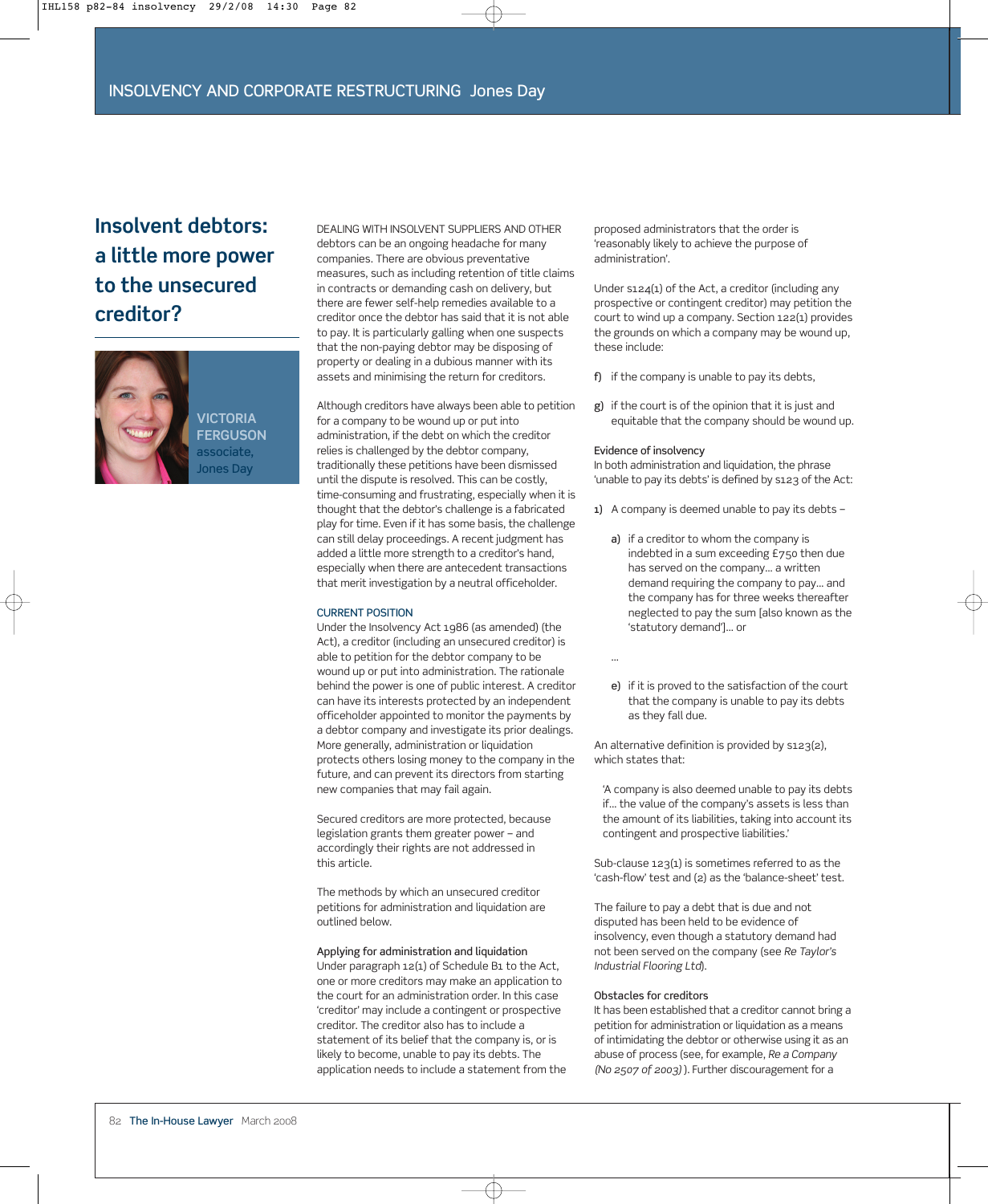creditor wanting to bring a petition or application is the general practice for courts to dismiss or stay any application where the debt is contested until the dispute is resolved. Again, the rationale is to prevent the creditor using intimidatory tactics or using such petitions as a debt recovery process. The downside for the creditor is that debtors will sometimes challenge the debts to thwart the petition. Even where the challenges are found to be spurious, this delays the creditor from proceeding with the petition.

# A GLIMMER OF HOPE?

Yet, *Hammonds (a firm) v Pro-Fit USA Ltd* has recently offered encouragement to creditors seeking an administration order despite a challenge from the debtor company.

#### The claim

Hammonds had advised Pro-Fit on various legal matters and invoiced Pro-Fit accordingly. Pro-Fit entered into negotiations with Hammonds to compromise the debt, which eventually failed and the firm indicated that it would have no option but to seek some sort of insolvency process. Hammonds was also concerned about a licence to use certain IP rights that Pro-Fit had granted to a group company, allegedly at an undervalue, during the time that Pro-Fit was negotiating to reschedule its debt to Hammonds. The firm sought the appointment of an administrator, in part to investigate this apparent transaction at an undervalue.

# The defence

At the same time as Hammonds suggested that it would commence an insolvency process, Pro-Fit made a complaint about the advice received from Hammonds. It subsequently issued a substantial claim against Hammonds. Pro-Fit's counsel argued that as Hammonds' claim was disputed, it did not have standing as creditor to apply for an administration order.

#### Judgment

Warren J held that a person is a creditor within paragraph 12(1)(c) of Schedule B1 to the Act 'so long as he has a good arguable case that debt of sufficient amount is owing to him'. Even in the event of a disputed debt, or a cross-claim, a person falling within the definition above may make an application for an administration order. Warren J went on to say that it was then within the discretion of the court as to whether to make the order, but the court has jurisdiction to deal with the administration application without having to resolve the dispute about the debt first. He added that this would be especially true where dismissing the application because it was disputed would deprive the creditor of a remedy or otherwise some injustice would arise.

In his opinion, it had been established as a matter of practice, rather than of law, that such applications were dismissed.

Pro-Fit's lawyers had, unsurprisingly, argued that the application was an abuse of process and an attempt to intimidate. Warren J dismissed this argument on six grounds, most of which relate to the facts in the case. One of the grounds argued by Pro-Fit was that Hammonds used the application to silence it, knowing that administration would mostly likely stifle the negligence claim against Hammonds. The judge rejected this approach, asserting that administrators are officers of the court and if a good case against Hammonds were found, the administrators would proceed with it, especially as, on the facts of the case, there was some money in the estate to pursue the litigation.

#### TRANSACTION AT AN UNDERVALUE

All of the above is good news for creditors who might otherwise be thwarted from making an administration application. But, there are some important factual points that encouraged the judge to find for Hammonds, the most crucial of which was that Pro-Fit had granted the IP licence seemingly at an undervalue and an administrator would therefore have the power to investigate the transaction. In fact, Warren J said that were it not for the granting of the licence, he would not have made the administration order.

The final twist in this particular tale is that the administration order was granted, but subject to an unusual proviso. Warren J gave Pro-Fit the opportunity to obtain a surrender of the licence on proper terms from the other party. If Pro-Fit obtained such a surrender, the administration application would not be granted. This adds to the judge's argument that he granted the administration order despite the disputed debt only to allow for the investigation of the alleged undervalue transaction.

# A SHARP DISTINCTION

Warren J was careful to distinguish between the authorities presented to him that concerned winding-up petitions and those that were applications for administration. There is common ground that where the debt is either disputed or the subject of a cross-claim, the creditor may still apply for a winding-up petition or an administration order. However, the circumstances in which a creditor with an unresolved debt will be granted its winding-up petition are much narrower and will need to be extraordinary, whereas for an administration order it will be at the court's discretion. That said, it is clear on this judgment that creditors whose debt >

'*Hammonds (a firm)* has recently offered encouragement to creditors seeking an administration order despite a challenge from the debtor company.'